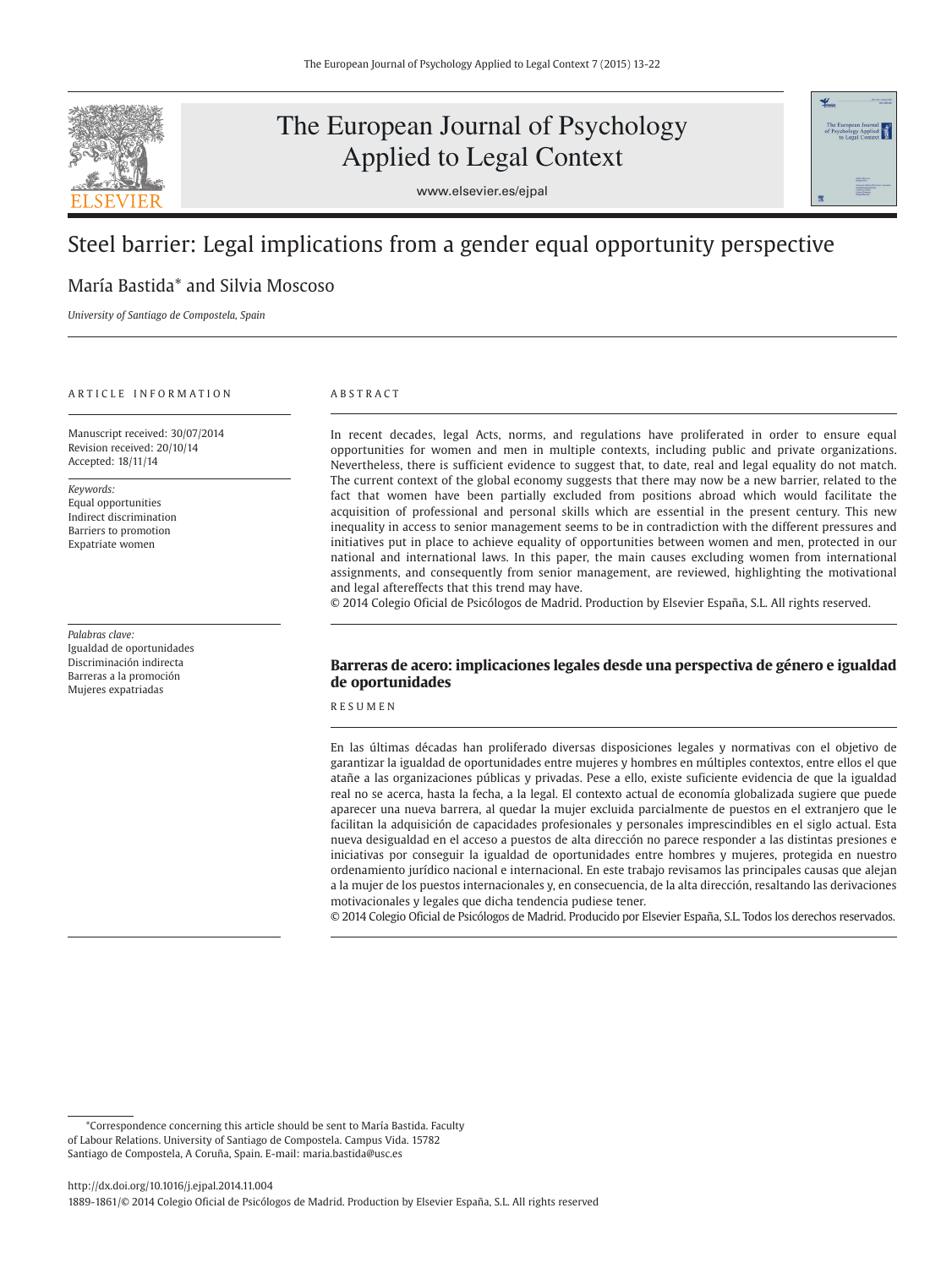In the last decade, in the European Union especially but also in other countries, legislators have developed various norms with the aim to protect and guarantee equal opportunities in employment. Directives 2010/41/EU (European Union, 2010), 2006/54/EC ( European Commission, 2006), 2004/113/EC (European Union, 2004), 2002/731/EC (European Union, 2012a), and 2000/78/EC (Council of the European Union, 2010a) provide examples in this sense. Spain, as a member of the European Union, has assumed those regulations and, in a further step towards the achievement of real equality, approved in 2007 a law for the effective equality of opportunities between women and men, with the rank of Organic Law (Ley Orgánica 3/2007, de 22 de marzo, para la igualdad efectiva de mujeres y hombres). This law, which is considered pioneering within the EU, introduces new aspects in its provisions, such as the concepts of direct and indirect discrimination, the shift of the burden of proof in cases of discrimination, the contemplation of affirmative actions, the prevention of discriminatory behaviors, and the recommendation of the design of active procedures to implement the principle of equality. This law also introduces the idea of the "mainstreaming" of the proceedings, extending its scope to all socio-economic, cultural, and educational dimensions of the environment in both the public and private dimensions. In this regard, it is noteworthy that it highlights the need to increase the presence of women in the corporate boards of organizations in order to achieve a gender balance.

In the current global economic context, many companies are choosing the path of globalization, not as a traditional growth strategy, but as a strategy for survival (Baum, Schwens, & Kabst, 2013). In this regard, the Upper Echelons Theory (Hambrick & Mason, 1984) suggests that the characteristics of the people who are leading these organizations have an influence over the corporate strategies implemented. It means that firms with talented and interculturally skilled leaders will be more prepared to undertake international expansion (Bartlett & Ghoshal, 1990, 1992; Harvey & Moeller, 2009). One of the most effective ways of achieving this global competence is the occupation of successive international assignments (Black, Gregersen, Mendenhall, & Stroh, 1999; Boyacigiller, 2000; Caligiuri & Tarique, 2009; Insch, McIntyre, & Napier, 2008). The concept of International Assignment means the allocation of a person from one country, with a particular culture, to another country, with different characteristics and culture (Harzing, 2001). Such assignments are mainly occupied by men (Adler, 1984a, 1984b, 1984c; Collings, Scullion, & Morley, 2007; Linehan & Scullion, 2001; Linehan, Scullion, & Walsh, 2001; Sinangil & Ones, 2003), although the percentage of participation of women in international assignments has increased steadily from 3% in the early 80s (Adler & Izraeli, 1994) to 14% in the late 90s (Tung, 2004). The most recent data indicate that such participation has grown to be around 20-24% (Brookfield Inc., 2013; Cartus Corporation 2014).

Under these conditions, at companies that compete in the international context, women are at a disadvantage in accessing senior management positions, due to the fewer opportunities they have to acquire the required global competence for those positions. The "glass ceiling" concept has been widely used to refer to the set of seemingly invisible obstacles (e.g., gender stereotypes, exclusion of formal and informal organizational networks, and difficulties in leadership) that prevent women's access and promotion to managerial levels (Arfken, Bellar, & Helsm, 2004; Singh & Vinnicombe, 2004). Today, the global context might suggest the emergence of a new barrier, which we call the "steel barrier" as a reference to a set of impediments that prevent women from reaching senior management and are more difficult to overcome as a result of their greater subtlety. Very specifically, we are referring to a lack of international experience, due to the fact that women's participation in international assignments is significantly less than that of men.

 This paper reviews the characteristics, organizational impact, and legal implications of the steel barrier for the access of women to senior management positions. To do this, in the first place, the main provisions of European Union law which apply to the case are discussed. Next, the empirical evidence concerning the relationship between international assignments, advancement, and promotion in international organizations, with particular attention to the situation of women in this context, is discussed. Third, the theoretical explanations that have been offered for the evidence found will be reviewed. Finally, the main conclusions are added, including some possible suggested actions that could be implemented in order to break the steel barrier and comply with the law.

#### **Equal Opportunities: European Legal Framework**

Equality of opportunities between women and men is a broadly recognized and protected right under national and international law: the Declaration of Human Rights (United Nations, 1948), the Declaration of the UN Assembly (United Nations, 1979), successive treaties on the functioning of the European Union, i.e., Rome (European Union, 2012b), Maastricht (European Union, 1992), Amsterdam (European Union, 1997), Lisbon (European Union, 2007), the Directives 2006/54/EC (European Commision, 2006), 2004/113/EC (European Union, 2004), 2002/731/EC (European Union, 2012a), 2000/78/ EC (Council of the European Union, 2010) of the European Parliament and Council, and the Spanish Law for the Effective Equality of Women and Men (Ley Orgánica 3/2007, de 22 de marzo, para la igualdad efectiva de mujeres y hombres) are some examples of norms and laws that protect such a right.

Of particular importance is the legislative activity resulting from Spain's membership of the EU, where equality is a fundamental principle. The right to equal opportunities was initially conceived in a limited way, confined to remuneration (Treaty of Rome, art. 119). Its subsequent, constant development has determined that this right is currently recognized as one of the fundamental principles of the European Union. The Treaty of Amsterdam (European Union, 1997) reinforces the principle of equality in the social sphere, establishing it as a fundamental objective of what was in those days known as the European Community. The Charter of Fundamental Rights of the European Union (European Union, 2000), binding according to the Lisbon Treaty (European Union, 2007) also establishes the equality of women and men in all areas. The latter text establishes that it is a crosscutting objective in all the activities in European Community, "to eliminate inequalities between men and women and promote equality." This right shall be guaranteed across all areas, including employment, work, and payment (art. 23), and to do this it sets the maintenance or adoption of measures with specific advantages in favor of the under-represented sex.

As a result, the work of the various institutions of the EU around gender equality has been fundamental. Specifically, within the law and to ensure equal opportunities between women and men, there are different directives, agreements and resolutions (Council of the European Union, 2011; European Commission, 2006, 2010; European Union, 2004, 2012a) calling for a series of measures to combat inequalities. There is even a specific delegated committee (Committee on Women's Rights and Gender Equality) and both special formal and informal units have been created to handle such issues, i.e., the European Commission's Advisory Committee on Equal Opportunities for Women and Men, the European Institute for Gender Equality, and the High Level Group on Gender Mainstreaming.

In parallel to this, various programs have been developed, including the Roadmap for Equality between Women and Men 2006-2010 (Commission of the European Communities, 2006), which cites among its priority areas for action the elimination of inequalities in the workplace and the promotion of proportional representation of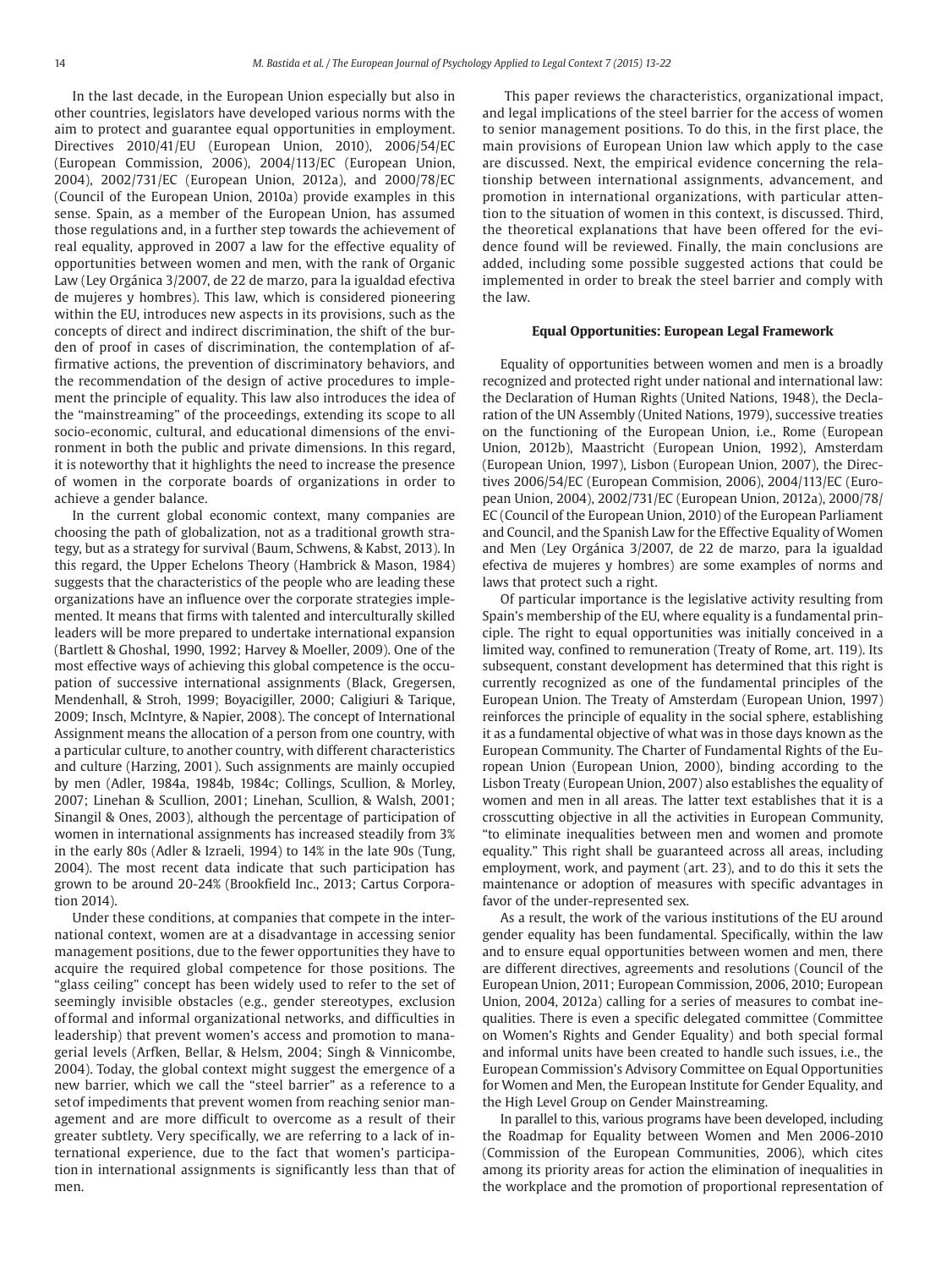women and men in decision-making. This same target, to increase equality in decisional areas, has been labeled a priority area in the EU Strategy for equality between women and men 2010-2015 (European Commission, 2010a).

Despite the profusion of norms, recommendations, and communications, inequalities persist. The Declaration of Madrid (Council of Europe, 2009) urges member states to commit themselves to converting theoretical legal equality to actual equality, to the elimination of the causes that generate power imbalances between women and men, and to ensure that real equality is applied in the workplace. Strategy 2020 of the European Union (European Commission, 2010b) recognizes the need for keeping the implementation of equality policies because, despite all efforts, real equality has not been achieved. Thus, a recent communication of the European Council (Council of the European Union, 2014) recommends that state members shall adopt a series of measures for the implementation of this strategy. These include promoting the participation of women in the labor market, the visibility of women, and strengthening the fight against gender stereotypes.

 Summarizing, we can argue that despite policy and declarative efforts to guarantee the right to equality of opportunity, there is some consensus and concern in the recognition that real equality is not matching legal equality and that inequalities thus persist. Similarly, the European Union is making great efforts and providing resources to redress these inequalities.

#### **International Assignment and Promotion: The Steel Barrier**

The internationalization of the marketplace and economy are among the most important characteristics of the current economic environment. Companies are impelled to compete without borders to remain competitive (Schuler & Tarique, 2007). The factors that promote or enhance the international expansion of a given enterprise are multiple and varied, but several studies have shown that adhesion to a global culture in the organization is crucial. Under the assumptions of the Upper Echelons Theory (Hambrick & Mason, 1984), the international experience in the top managers of multinational companies (MNC) has been identified as an important driver of internationalization (Carpenter & Frederickson, 2001; Carpenter, Sanders, & Gregersen, 2001; Maruca, 1994; Reuber & Fischer, 1997; Sambharya, 1996) and its role in contributing to the achievement of better results in the internationalization process highlighted (Hutzschenreuter & Horstkotte, 2013). For companies that compete in a world without borders it is essential to have leaders with global talent, international capabilities, and effective intercultural skills (Bartlett & Ghoshal, 1990; Harvey & Moeller, 2009). There is a general consensus that globally relevant organizations heavily depend on their international staff (Harvey, Novicevic, & Speier, 2000) and that international mobility is a competitive difference factor for the success of organizations in a global context (Altman & Shortland, 2008).

Different authors have suggested that one of the most effective ways to obtain global capabilities is the successive occupation of international assignments (Black et al., 1999; Caligiuri & Tarique, 2009; Insch et al., 2008). According to Chen, Kirkman, Kim, Farh, & Tangirala (2010) expatriates – namely, people who are allocated to international assignments – face a new context where they may gain skills to learn specific job roles, standards of performance, expectations, and leadership responsibilities. Consequently, it is expected that the expatriate will develop a high capacity for professional performance abroad (Benson & Pattie, 2008), which will be essential for the international development of the allocation (Aycan, 2001; Black, 1998; Carpenter et al., 2001; Daily, Certo, & Dalton, 2000; Dickman & Harris, 2005; Oddou, Gregersen, Black, & Derr, 2001). Managers in jobs with these characteristics acquire high levels of management competence and specific international skills (Aycan, 2001; Carr, Inkson, & Thorn, 2005; Dragoni, Tesluk, Russell, & Oh, 2009; Fink, Meierewert, & Rohr, 2005; Kraimer, Shaffer, & Bolino, 2009). In fact, it has been argued that many managers remain in the international assignment precisely because they hope that the experience in the new culture will enrich them personally and will help them gain promotion in the organization (Bhaskar-Shrinivas, Harrison, Shaffer, & Luk, 2005; Harrison, Shaffer, & Bhaskar-Shrinivas, 2004). In a study of 231 expatriate managers, Dragoni et al. (2014) found that the time spent in international assignments was directly related to the competence of strategic thinking, particularly when they had been in culturally distant countries.

Moreover, in the context of "boundaryless career" (Arthur & Rousseau, 1996; Parker & Inkon, 1999), managers often mention that their international experience has had positive results for the rest of their career (Harris, Kacmar, & Carlson, 2006), so the desire to advance up the organizational pyramid should be considered one of the foremost reasons why people apply to be assigned overseas (Banai & Harry, 2004; Tharenou 2010). Figure 1 summarizes the sequence of the path to the senior management of international companies.

Thus, the most valuable and in-demand managers nowadays seem to have the common characteristic of having been sent by their company on one or more international allocations. Unfortunately, the data suggests that this is more characteristic of men than women (Insch et al., 2008). For example, the recent survey provided by Brookfield Inc. (2013) among multinational companies in Europe, USA, the Middle East, Africa and Asia shows that only 20% of international assignments are occupied by women, although this increased to 24% in the study by Cartus Corporation (2014). In this sense, the only indisputable assertion that can be made regarding women in international management is that there are very few (Adler, 1984a; Selmer & Leung, 2003; Tharenou, 2010). While the participation of women working outside the home has substantially increased in recent years, the numbers of women who are sent abroad by their organizations has not grown at the same rate (Guthrie, Ash, & Stevens, 2003; Tharenou, 2010).

According to Insch et al. (2008), promotion to senior management levels among middle managers with international experience is a common practice in multinational companies, so international assignments are considered a kind of "springboard" for top management. Traditionally, these assignments have been masculinized and are considered inappropriate for women (Insch et al., 2008). As Tharenou (2010) notes, "the influence that international experience has in the advancement of managers has created a new glass barrier to women" (Insch et al., 2008). We will use the term "steel barrier" to make



**Figure 1.** Process Path to Senior Management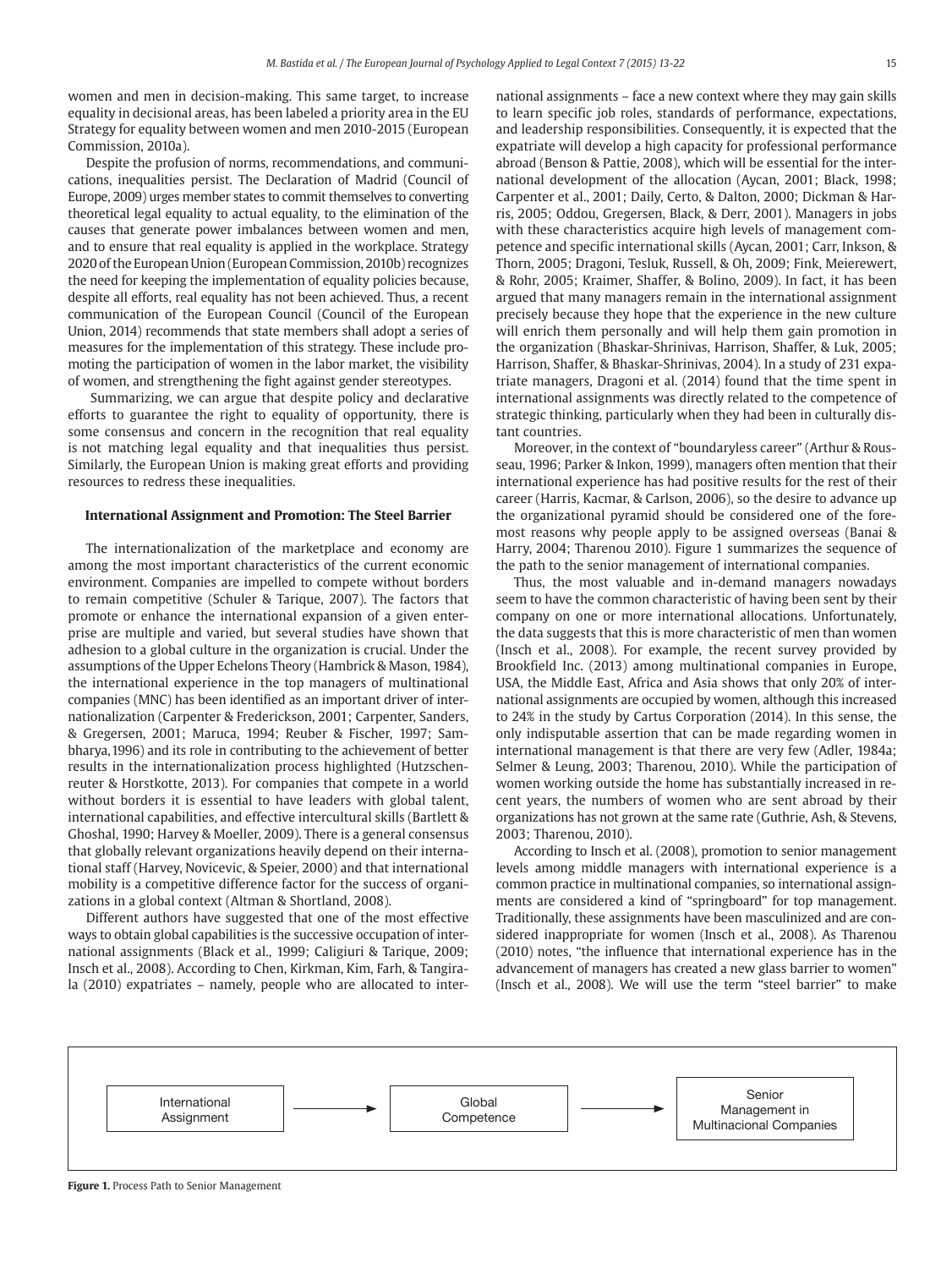

**Figure 2.** Glass Ceiling vs. Steel Barrier

 reference to this new obstacle in the promotion of women managers, with two distinguishing factors regarding the glass barrier (Figure 2).

*Level*. The glass ceiling sets the traditional impediment to the promotion of women in organizations in low and medium management levels. Unlike the above, in this case we are referring to difficulties in accessing the very summit of the organizational pyramid, namely top management. Therefore, what we are proposing is a vertical displacement of the barrier.

*Resistance.* Metaphorically, we refer to steel because it represents a nearly insurmountable obstacle. One of the most cited reasons for not sending top managers on international assignments is the rejection that may arise in the host country (Adler, 1987; Tung, 2004; Varma, Toh, & Budhwar, 2006). Some studies suggest that almost half of multinational companies use this argument for not selecting women for international assignments (Adler, 1984, 1987) and almost 70% cite foreign prejudice against women as a reason for not sending them (Sinangil & Ones, 2003). If this is so, the organization's own awareness in terms of equal opportunities and objective merit recognition will not be enough, since this would be an exogenous barrier, outside the jurisdiction of legislative norms and of the scope of affirmative action practices. Figure 2 represents the difference between the glass ceiling and the steel barrier:

#### **Barriers for Women on International Assignment**

The underrepresentation of women on international assignment has been addressed from many different perspectives: the shortage of women with the capacity to be transferred abroad (Adler, 1984b; Caligiuri & Cascio, 1999; Caligiuri & Tung, 1999; Fischlmayr, 2002; Tharenou, 2010); women that are not selected due to biases in the selection process (Altman & Shortland, 2008) or their lack of interest in expatriation (Adler, 2002); the concern for the physical safety of women; the inherent risks of traveling to underdeveloped countries or possible rejection by foreigners (Adler, 2002; Altman & Shortland, 2008; Tung 2004); and, especially in the case of singles, their isolation and loneliness (Adler, 1984a). Paradoxically, nobody argues that a woman is unable to deal with the extreme workload of managers, the most popular reason to exclude them from potential promotions (Maume, 2004). Table 1 presents a classification of barriers that deny women the chance of expatriation, distinguishing between exogenous and endogenous factors:

The common element to all of these factors is the negative impact on sending women abroad, with the priority given to men in allocations. In the medium term, this practice creates the base of the steel barrier. Below, a review of these is presented.

#### **Exogenous Factors: Environment and Organization**

Ultimately, the decision of who will be sent abroad depends on the organization, and most female expatriates admit having experienced some resistance from the organization toward her assignment abroad (Stroh, Varma, & Valy-Durbin, 2000). The most important reasons mentioned for such exclusion are: (1) foreigners reject the role of leadership, representation, and responsibility of women, (2) a woman will not be efficient on international assignments, and (3) the conditions of the host country mean that it would be better to send a man (Sinagail & Ones, 2003). Therefore, two sources of resistance coexist: the country where the assignment will take place and the theoretical reduced effectiveness of women in the destination, as a result of the perception towards women there.

**The host country.** The behavior of foreigners towards women seems to be the main obstacle to increasing their presence on international assignments (Shortland, 2014). Most companies believe that their female managers will experience prejudice in their dealings with the people of the country where the assignment will take place: sex discrimination, rejection of women in the host country, and rejection towards foreigners in general or foreigners from the West

**Table 1**

Classification of Factors that Deny Women of Expatriation

| <b>ENDOGENOUS FACTORS (RELATED</b>                       | <b>EXOGENOUS FACTORS</b>                                                                                      |
|----------------------------------------------------------|---------------------------------------------------------------------------------------------------------------|
| TO WOMEN)                                                | (CONTEXT AND ORGANIZATION)                                                                                    |
| Negative self-perception: women                          | Companies decide not to assign                                                                                |
| think that they cannot perform                           | women on the grounds that foreigners                                                                          |
| effectively abroad.                                      | generally rejected them.                                                                                      |
| Personal and family problems, usually                    | Organizations believe that women                                                                              |
| related to career management of their                    | may not be effective in an                                                                                    |
| spouses.                                                 | international destination.                                                                                    |
| Lack of interest in pursuing an<br>international career. | The sociopolitical and cultural<br>conditions of the intended country<br>make it advisable for sending a man. |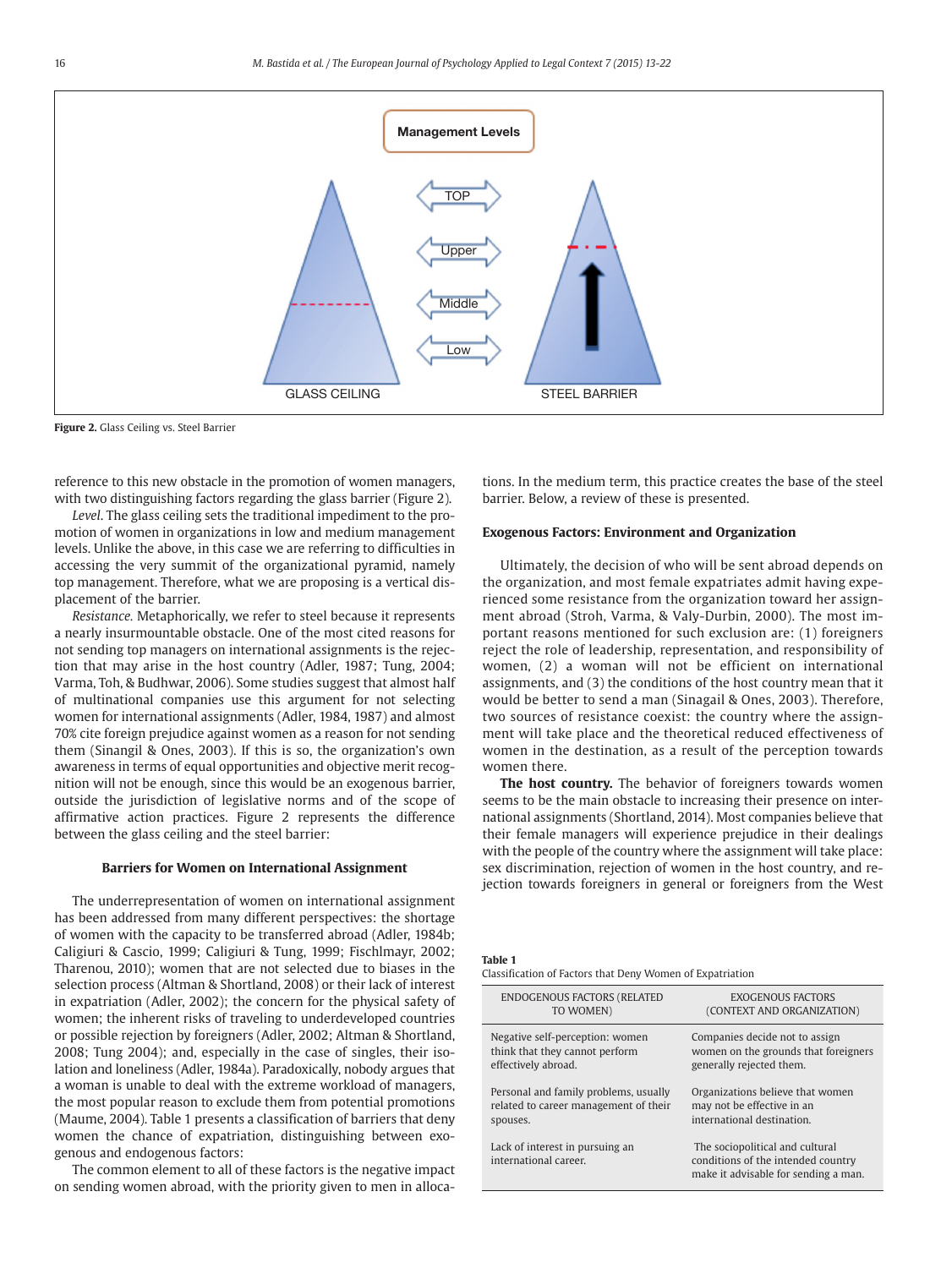(Insch et al., 2008; Napier &Taylor, 2002). As a result, women are less effective, due to prevailing stereotypes of what a senior manager should be (Sinangil & Ones, 2003).

 However, there is also abundant evidence that contradicts these predominant stereotypes. For example, Adler (1994), in a study of expatriate women in Asia, found that they had a higher status and visibility among foreigners than their male peers. Other studies have found similar results: women have full acceptance in the assignment countries (Stroh et al, 2000), particularly in those in which they are fully incorporated into working life (Caligiuri & Tung, 1999), where womanhood is not relevant (Taylor & Napier, 1996a, 1996b) and they are even likely to be preferred to men (Guthrie et al., 2003; Tung, 2004; Varma, et al., 2006).

 More recent studies have found that women have full acceptance even in countries where one might expect some reluctance, such as the UAE (Harrison & Michailova, 2012; Hutchings, Michailova, & Harrison, 2013), South Africa (Mathur-Helm, 2002), and Iran (Ghorbani & Tung, 2007).

 It should be noted that some researchers found that female expatriates suffer worse problems from their male expatriate peers from the home country than among people in the host country, possibly suggesting that we attribute behaviors that characterize our own country's culture to host countries (Paik & Vance, 2002; Stone, 1991). As Van der Boon (2003) notes, prejudice against foreigners seems to be a perception of national culture.

**Ineffectiveness.** In the last thirty years, research has shown that women can be as successful as men on international assignments (Adler, 1984, 1987; Caligiuri & Tung, 1999; Linehan & Scullion, 2004; Napier & Taylor, 2002; Van der Boon, 2003; Westwood & Leng, 1994), even in countries traditionally considered hostile to them, such as Turkey (Sinangil & Ones, 2003).

It should be noted that some of these studies were based on self-reports, but other authors have used other indicators, providing accumulating evidence suggesting that gender does not affect job performance abroad (Cole & McNulty, 2011). Thus, in a study of 96 British expatriates, Forster (1999) found that only two returned early (considered as the failure rate of expatriation). Using the same indicator, Caligiuri and Tung (1999) found no significant differences between men and women in their intention to return, and Tharenou (2010) contributed similar results. Also, using expatriate adjustment as a performance indicator, Taylor and Napier (1996b) found no differences between the adjustment of men and women. Meanwhile, Cole and McNulty (2011) found that the adjustment of women in their interaction with the people of the host country was actually superior to that of men. This result is consistent with the importance given by other authors to relational and collaborative characteristics of women, considered to be a key factor in their success on international assignments (Adler, 1994; Caligiuri & Cascio, 1999; Fischmayr, 2002).

#### **Endogenous Factors**

 A second set of studies have examined the possibility that women are not assigned to posts abroad because they themselves do not want to become candidates, (a) because of a lack of interest (Adler, 2002), (b) because they believe that they will not perform well (Firschlmayr, 2002), or (c) due to issues around managing their personal life (Linehan & Walsh, 2000). The evidence for these potential explanations for not sending women on international assignments is reviewed below.

**Lack of interest.** The interest of women in the pursuit of an international career has been the subject of several investigations. Most of these studies found that they are as interested as men in positions abroad (Adler, 1987; Linehan & Walsh, 2000; Stroh et al., 2000), and there were even cases where women had a higher interest (Hill & Tillery, 1992). It should be noted that Adler (1987) contributed

a further piece of information which reinforces the results found: in most cases, women asked for an international destination personally, while men would wait for the company to offer them the position. The latest research on so-called "self-initiated-expatriation" – that is, the situation in which the person decides to go to an international destination, and once there, look for work (Suutari & Brewster, 2000) – suggests that the percentage of women in this situation is higher than that of men (Tharenou, 2010; Vance, 2005) and that the presence of women in this type of assignment is superior to traditional assignments, driven by organizations ( Fitzgerald & Howe-Walsh, 2009).

Recently, we conducted a study to examine it (Bastida & Moscoso, 2014). The participants were 454 individuals (253 women and 201 men) who worked in international organizations across the world. All the participants were Spanish. Potential 454 participants were employed in a number of jobs of medium and high levels of complexity. They received mass e-mail and through social networks messages announcing the opportunity to complete an online survey on perceptions and opinions about expatriate assignments. The mass e-mail messages included a link to the survey website, which contained an online consent form and the survey items.

Among the items, the survey included information on sex, age, previous experience, and whether or not the expatriation was self-initiated or was sent by the company. With regard to age, no differences were found between women and men.

As can be seen in Table 2, the contingencies of women and men participating in the study with previous international experience are practically the same, and the percentage of women and men among those with previous international experience is around 50%. However, the percentage of women without international experience is large (59.68%) and significantly higher,  $\chi^2(1) = 5.40$ ,  $p < .05$ ,  $\varphi = .109$  (a small effect size), than for men (48.76%). With regard to the motivation for the present expatriation, 83.00% of women self-initiate expatriation (59.70% of men). Conversely, 17.00% of women versus 40.30% of men were assigned by their companies. Thus, women are significantly higher expatriated by self-initiative than men, and men more by an organizational decision than women,  $\chi^2(1)$  = 30.64, *p* < .001  $\varphi$  = .260 (a medium effect size).

Therefore, the lack of interest shown by women in international assignments has a very weak base as a potential explanation, if it has any at all. It should be noted that the motivation for expatriation is one of the best predictors of assignment success, as was corroborated in the study by Selmer and Leung (2002), which showed that women who take the initiative requesting assignments often have success in them.

**Negative self-perception.** This factor was revised by Firschlmayr (2002), who suggested the possibility that women themselves could contribute to their under-representation in international management, through decisions not to take part in the selection process. According to this author, personnel managers would tend to value women less, which could separate them from important tasks and would hinder their promotion. This could also mean that women have a poorer perception of their own performance, a circumstance

| Table 2                                                                     |  |
|-----------------------------------------------------------------------------|--|
| Gender Contingencies in Previous Experience and Motivation for Expatriation |  |

|       | Previous<br>Experience | Without<br>Experience | Self-Initiated<br>Assignment | Organizational<br>Assignment |
|-------|------------------------|-----------------------|------------------------------|------------------------------|
| Men   | 103                    | 98                    | 120                          | 81                           |
| Women | 102                    | 151                   | 210                          | 43                           |
| Total | 205                    | 249                   | 330                          | 124                          |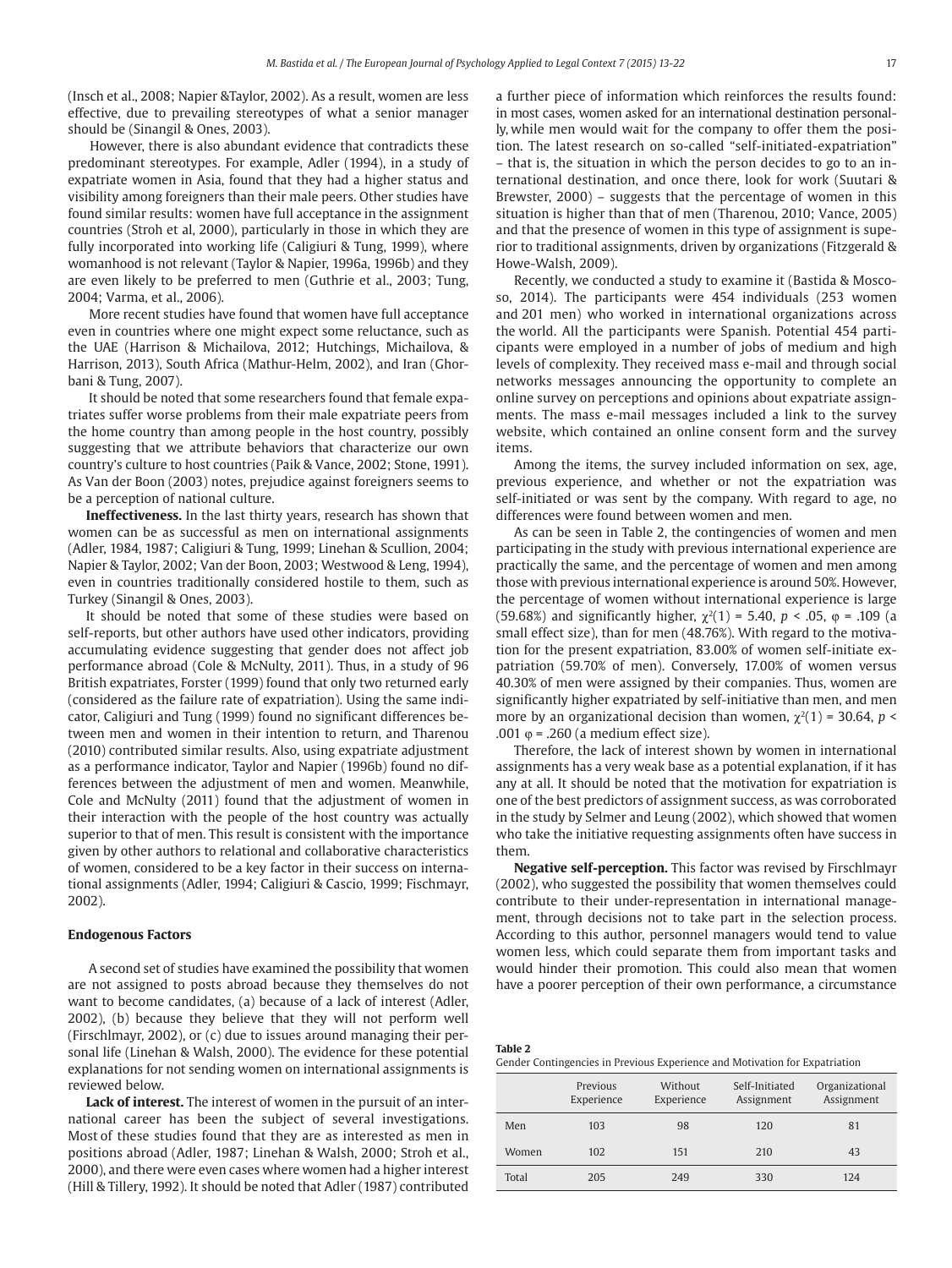

**Figure 3.** Individual, Organizational, and Cultural Antecedents that Negatively relates to Female Managers Allocation.

which contributes to their not applying for these assignments in the first place. It affects their self-esteem and confidence, factors positively associated with adjustment and performance abroad (Caligiuri & Cascio, 1999; Mendenhall & Oddou, 1988). In this regard, further research is necessary in order to allow us to contradict Fischlmayr's potential explanation.

**Personal vs. professional life.** There is remarkable agreement in reference to the impact that family structure has on careers ( Schneer & Reitman, 2002). Several authors have identified that dual careers – namely, those cases in which both partners have professional careers –, marital status, and, particularly, children are factors affecting the decision to accept or reject expatriation (Chew & Zhu, 2002; Tharenou, 2008; Zhu, Luthans, Chew, & Li, 2006). According to Linehan and Walsh (2000), these pressures particularly affect women, who suffer higher levels of stress (Linehan & Sculion, 2001). However, Linehan and Walsh (1999) suggest that women balance their professional responsibilities better than men. It should be noted that this problem is not limited to women who are assigned to international posts, since men in dual careers and/ or with children are equally affected (Fishlmayr, 2002). According to Reynolds and Bennett (1991), if these pressures for women were higher than those received by men, then women should show a lower predisposition to being expatriated, which does not occur, as seen above.

The above review of the factors that reduce women's opportunities to go on international assignments suggests that there are some entrenched assumptions (Figure 3) in organizations about the individual behavior of women and the expected behavior of foreigners that negatively affect their chances of being assigned abroad. Figure 3 summarizes these effects.

#### **Steel Barrier, Loop of Resistance, and Legal Implications**

In the preceding sections we have argued that in the current economic context, where international assignment is a key competitive element for organizations, a new set of obstacles may appear for the career development and promotion of women to senior management levels. We called such obstacles the "steel barrier", which prevent women from going on international assignments, and thus meaning that they are less likely than men to gain access to the senior management levels of multinational corporations. In recent decades, several studies have been carried out trying to find the causes of this lower female presence in international positions, with the conclusion that there are no objective reasons to support it. Certain beliefs or prejudices about the behavior of women at work, their interests and aspirations, as well as the treatment of certain cultures towards women seem widely entrenched in organizations, and mean that women are less likely to be selected for an international destination. However, abundant empirical evidence has demonstrated the weakness of such beliefs and prejudices (Adler 1984a, 1984b, 1984c, 1987, 1994; Altman & Shortland, 2008; Insch et al., 2008; Linehan, 2002; Shortland, 2014; Sinangil & Ones, 2003; Stroh et al, 2000; Vance, Paik, & White, 2006).

Moreover, the lack of women in these positions implies the scarcity of effective models of leadership and patterns of behavior suitable for emulation by other women in the organization, which may result in fewer women applying personally for international positions (Adler, 1984; Linehan & Scullion, 2001). Also, this absence may adversely affect the existence of female mentors or guides in the organization, which has been proven to be an effective way of giving visibility to women and facilitating their promotion to positions abroad (Harvey, McIntyre, Thompson, Heames, & Moeller, 2009). This could reinforce the idea that women are not interested in international assignments and could increase the belief that they are not effective in these positions and that people living in foreign cultures are resistant to expatriate women. In other words, we believe that fewer women in top management positions in multinational companies could help to reinforce prejudices about the effectiveness of female managers in overseas assignments.

In these circumstances, feedback could occur of prejudices, which in turn would reinforce the situation. This suggests a loop of resistance that could lead to increasingly fewer women working abroad if it is not interrupted. This could also affect the pool of women with global capabilities and international skills qualified to fill positions in the senior management teams of international companies. Ultimately, this loop helps to strengthen the steel barrier. Figure 4 depicts the loop of resistance.

Regardless of the implications that the loop of resistance proposed may have with respect to the motivation of women in order to promote in their work, this phenomenon could give rise to another kind of problem, with legal implications. The Spanish law for the effective equality of women and men (Ley Orgánica 3/2007, de 22 de marzo, para la Igualdad Efectiva de Mujeres y Hombres) establishes, in Title I, the principle of equal opportunities for women and men,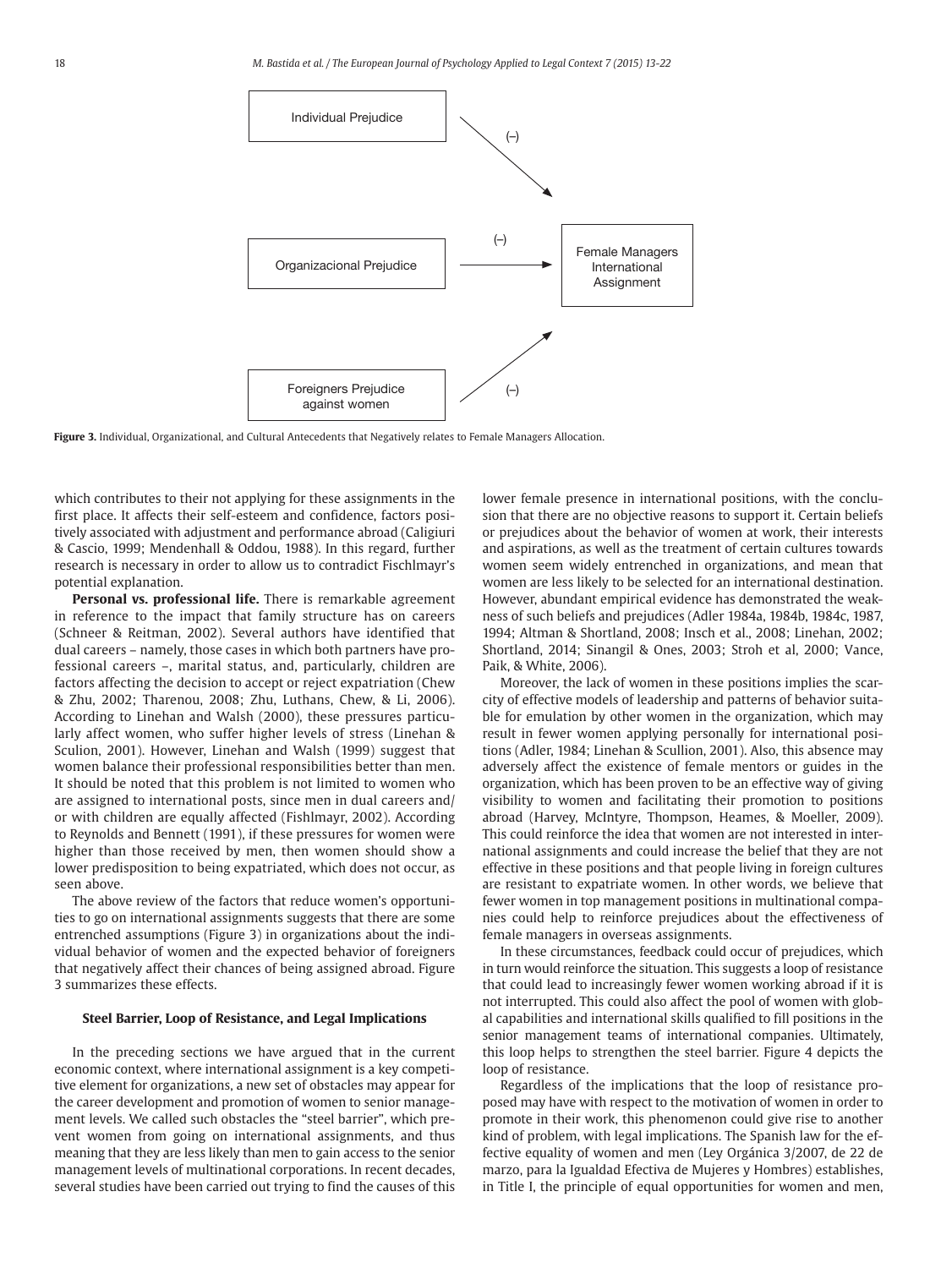

**Figure 4.** Loop of Resistance against Female International Assignment

also applicable in private organizations (art. 5). Article 6 establishes the concept of indirect discrimination, defined as "the situation where a provision, criterion or practice would put persons of one sex at a particular disadvantage compared with other persons, unless that provision, criterion or practice are objectively justified by a legitimate aim and the means of achieving that aim are appropriate and necessary."

However, it should be noted that differential treatment can be considered discriminatory if there are no objective and reasonable grounds for doing so. As has been argued above, the practice of assigning managers overseas usually results in the allocation of male managers abroad in a higher proportion than women, which actually reduces the possibility of female managers getting access to top management of international companies. Moreover, the existence of certain prejudices about the disadvantages of the allocation of female managers abroad may cast doubt on the idea that the practice be due to a legitimate purpose, such as the lack of success or adjustment of such expatriate woman which would result in a lower performance levels or cause a negative outcome for the organization.

Following the provisions of the Organic Law for the effective equality of women and men, companies are forced to respect the equality of treatment and opportunity in the workplace and, consequently, they shall compulsorily adopt measures to prevent any labor discrimination between men and women (art. 45). We believe that, as a result, companies must implement a wide range of initiatives to prevent the reproduction of this loop of resistance, which places their female managers at a disadvantage in terms of opportunities to the promotion.

#### **Discussion**

According to the regulations deriving from Spain's membership of the European Union, and also in accordance with various international provisions, the right to equality of opportunity between men and women is recognized. However, despite the plethora of rules and directives, inequalities still persist: the 2020 Strategy (European Commission, 2010b) recognizes the need to continue to implement equality policies because, despite all efforts, real equality has not been achieved to date. We must highlight that this equality is among the five values on which the EU relies, and there is an explicit and implicit commitment to fight for equality between women and men in all the activities of the Union ("eliminate inequalities between men and women and promote equality", Art. 8 of the Treaty on the Functioning of the European Union; European Union, 2012a) and the Charter of Fundamental Rights (European Union, 2000) of the EU enshrines gender equality and sets out the principles that should govern proceedings in this matter. Three among these principles are related with the organizational and labor context (economic independence, equal pay, and decision-making).

This paper has reviewed the inferiority of opportunities that women could face in getting promotion to senior management positions of multinational organizations. A review of various studies related to the international allocation of women managers suggests that the removal of women from posts abroad is due to strongly held beliefs within organizations in relation to their apparent lack of interest, their expected low effectiveness, or the supposed negative behavior of foreigners toward women (Adler 1984a, 1984b, 1984c, 1987, 1994; Altman & Shortland, 2008; Caligiuri & Tung, 1999; Firschlmayr, 2002; Insch et al., 2008; Linehan, 2002; Linehan & Scullion, 2001; Linehan & Walsh, 2000; Selmer & Leung 2003; Sinangil & Ones, 2003; Stroh et al., 2000). According to Culpan and Wright (2002), the data shows that there is a bias in organizations that prevents women from being assigned overseas. This practice can cause women to be passed over in selection, since managers maintain traditional stereotypes of women in international destinations.

In these circumstances, women have more difficulty in acquiring the international skills and competences which are critical for current global companies. Consequently, their lack of international experience, or the slower acquisition of this competence, places women in a position of inferiority in relation to their male counterparts, in order to be promoted to senior management. This creates a barrier of steel, which is extremely difficult to surmount, for women's access to the management of large multinational corporations.

The removal of women from leadership positions in global and multinational organizations can increase their under-representation in management levels (24% of management positions) (Grant Thornton, 2014). Companies could therefore run a risk of incurring in indirect discrimination. Discrimination exists when people receive different treatment in similar situations without a legitimate reason (Borrillo, 2013). This may be a voluntary act (direct discrimination) or result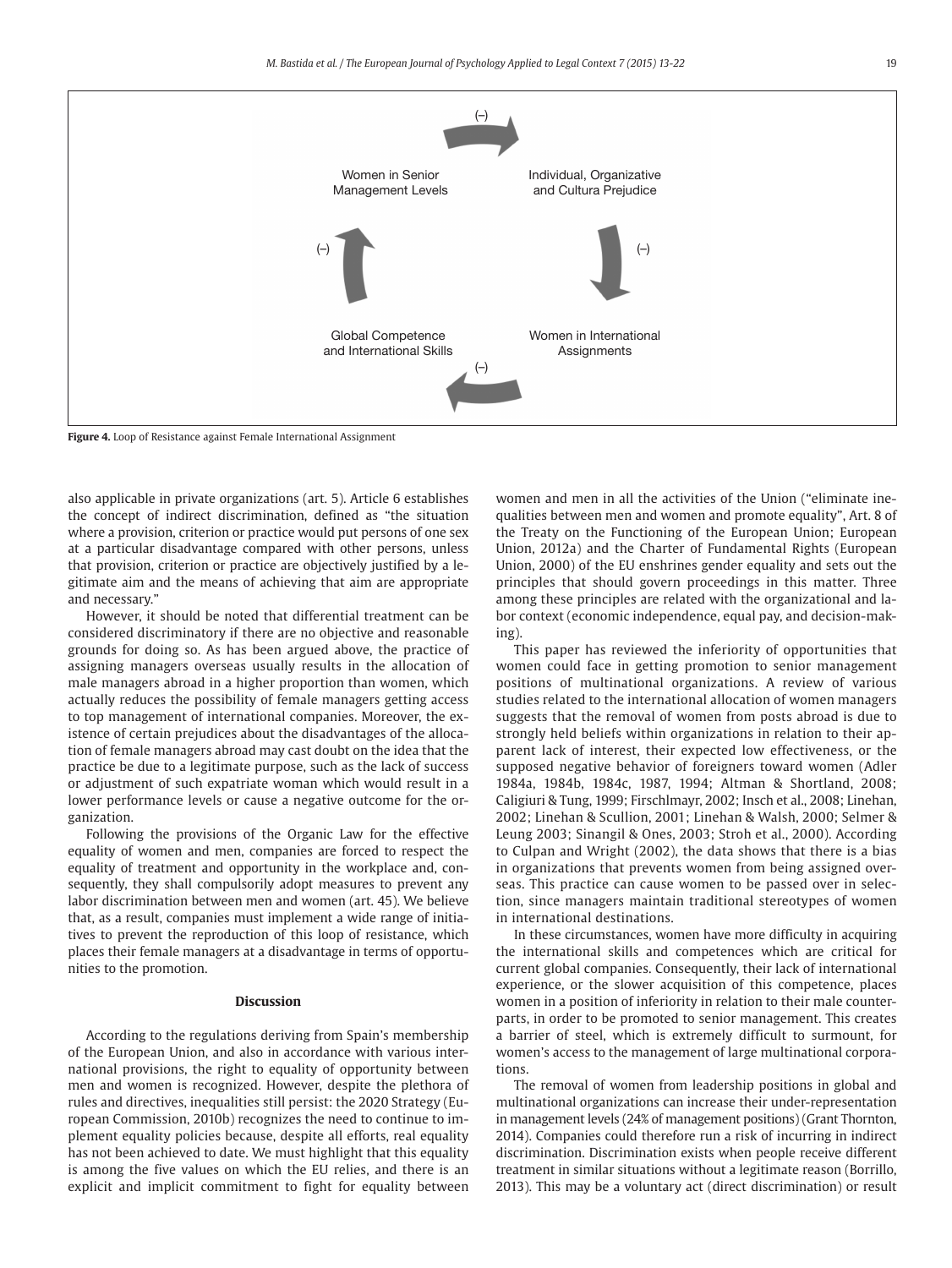from an apparently neutral practice that detrimentally affects a particular group compared with another, similar group (indirect). In the latter case, there is no individual responsibility, but there is an effect or result that can be verified.

European law requires member states to implement the law in order to prevent any kind of discrimination, and also commits them to promoting equality. It also requires them to take specific actions to correct situations of structural discrimination and under-representation of women in management positions. In this context, it is particularly relevant to the European Pact for Gender Equality 2010-2020 (Council of the European Union, 2011), which proposes specific actions to reduce inequalities in employment. The implementation of initiatives by companies and social partners to promote equality, implementing plans in this regard in such organizations, and promoting the equal participation of women and men in decision-making at all levels and contexts are among these actions.

In our view, companies face the need to take positive action measures to correct the problem and encourage the presence of more women at senior management levels.

## **Conflict of Interest**

The authors of this article declare no conflict of interest.

#### **Acknowledgements**

We thank Matthew Wellings for his work with the English version of the paper.

#### **References**

- Adler, N. J. (1984a). Women do not want international careers, and other myths about international management. *Organizational Dynamics*, *13*, 66-79. doi: 10.1016/0090- 2616(84)90019-6
- Adler, N. J. (1984b). Women in international management: Where are they? *California Management Revie*w, *26*, 78-89. Doi: 10.2307/41165099
- Adler, N. J. (1984c). Expecting international success: Female managers overseas. *Columbia Journal of World Business*, *19*, 79-85. doi: 10.1002/tie.5060270204
- Adler, N. J. (1987). Pacific basin managers: A Gaijin, not a woman. *Human Resources Management*, *26*, 169-191. doi: 10.1002/hrm.3930260205
- Adler, N. J. (1994). Competitive frontiers: Women managers managing across borders. *Journal of Management Development*, *13*, 24-41. doi: 10.1108/02621719410050237
- Adler, N. J. (2002). *International dimensions of organizational behavior* (4th ed). Cincinnati, OH: Southwestern. doi: 10.1002/tie.5060280112
- Adler, N. J., & Izraeli, D. N. (Eds.) (1994). *Competitive frontiers: Women managers in a global economy.* Oxford, UK: Blackwell.
- Altman, Y., & Shortland, S. (2008). Women and international assignments: Taking stock -A 25 year review. *Human Resource Management, 47*, 199-216. doi: 10.1002/ hrm.20208
- Arfken, D. E., Bellar, S. L., & Helms, M. M. (2004). The ultimate glass ceiling revisited: The presence of women on corporate boards. *Journal of Business Ethics, 50*, 177-186. doi: 10.1023/B:BUSI.0000022125.95758.98
- Arthur, M. B., & Rousseau, D. M. (1996). *The boundaryless career: A new employment principle for a new organizational era*. New York, NY: Oxford University Press.
- Aycan, Z. (2001). Expatriation: A critical step toward developing global leaders. In M. Mendenhall, T. M. Kühlmann, & G. K. Stahl (Eds.), *Developing global business leaders: Policies, processes and innovations* (pp. 119-136). Westport, CT: Quorum Books.
- Banai, M., & Harry, W. (2004). Boundaryless global careers: The international itinerants. *International Studies of Management and Organization*, *34*, 96-120.
- Bartlett, C., & Ghoshal, S. (1990). Matrix management: Not a structure, a frame of mind. *Harvard Business Review*, *88*, 138-145.
- Bartlett, C., & Ghoshal, S. (1992). What is a global manager? *Harvard Business Review*, *70*, 124-133.
- Bastida, M., & Moscoso, S. (2014). *Gender differences in self-initiated vs. organizational international assignments* (Unpublished manuscript). University of Santiago de Compostela, Faculty of Labor Relations, Santiago de Compostela, Spain.
- Baum, M., Schwens, C., & Kabst, R. (2013). International as opposed to domestic new venturing: The moderating role of perceived barriers to internationalization. *International Small Business Journal*, *31*, 534-560. doi: 10.1177/0266242611428343
- Benson, G. S., & Pattie, M. (2008). Is expatriation good for my career? The impact of expatriate assignments on perceived and actual career outcomes. *International Journal of Human Resource Management, 19*, 1636-1653. doi: 10.1080/09585190802295058
- Bhaskar-Shrinivas, P., Harrison, D. A., Shaffer, M. A., & Luk, D. M. (2005). Input-based and time-based models of international adjustment: Meta-analytic evidence and theoretical extension. *Academy of Management Journal, 48*, 257-281. doi: 10.5465/ AMJ.2005.16928400
- Black, J. S. (1998). Work Role Transitions: A study of American expatriate managers in Japan. *Journal of International Business Studies*, *19*, 277-294. doi: 10.1057/palgrave. iibs.8490383
- Black, J. S., Gregersen, H. B., Mendenhall, M. E., & Stroh, L. K. (1999). *Globalizing people through international assignments*. Reading, MA: Addison Wesley.
- Borrillo, D. (2014). Elementos para una teoría general de la igualdad y la no-discriminación a partir de la experiencia del derecho europeo [Elements for a general theory of equality and non-discrimination from the experience of European law]. *Derecho PUCP*, *71*, 543-556.
- Boyacigiller, N. (1990). The role of expatriates in the management of interdependence, complexity and risk in multinational corporations. *Journal of International Business Studies*, *3*, 357-381. doi: 10.1057/palgrave.jibs.8490825
- Brookfield Inc. (2013). *Brookfield global relocation trends*. New York: NY: Brookfield.
- Caligiuri, P., & Cascio, W. (1999). Can we send her there? Maximizing the success of western women on global assignments. *Journal of World Business*, *33*, 394-416. doi: 10.1016/S1090-9516(99)80082-0
- Caligiuri, P., & Tarique, I. (2009). Predicting effectiveness in global leadership activities. *Journal of World Business*, *44*, 336-346. doi: 10.1016/j.jwb.2008.11.005
- Caligiuri, P., & Tung, R. (1999). Comparing the success of male and female expatriates from a US based multinational company. *International Journal of Human Resource Management*, *10*, 763-782. doi: 10.1080/095851999340143
- Carpenter, M. A., & Fredrickson, J. W. (2001). Top management teams, global strategic posture, and the moderating role of uncertainty. *Academy of Management Journal*, *44*, 533-545. doi: 10.2307/3069368
- Carpenter, M., Sanders, W., & Gregersen, H. (2001). Bundling human capital with organizational context: The impact of international assignment experience on multinational firm performance and CEO pay. *Academy of Management Journal*, *44*, 493- 511. doi: 10.2307/3069366
- Carr, S. C., Inkson, K., & Thorn, K. (2005). From global careers to talent flow: Reinterpreting 'brain drain'. *Journal of World Business*, *40*, 386-398. doi: 10.1016/j.jwb.2005. 08.006
- Cartus Corporation. (2014). *Trends in global relocation: 2014 global mobility policy y practices survey.* Chicago, IL: Cartus Corporation. Retrieved from http://guidance. cartusrelocation.com/research-and-trends-2014-global-mobility-policies-and-practices-survey.html
- Chen, G., Kirkman, B. L., Kim, K., Farh, C. I., & Tangirala, S. (2010). When does cross-cultural motivation enhance expatriate effectiveness? A multilevel investigation of the moderating roles of subsidiary support and cultural distance. *Academy of Management Journal*, *53*, 1110-1130. doi: 10.5465/AMJ.2010.54533217
- Chew, I. K., & Zhu, W. (2002). Factors influencing Singapore managers' career aspiration in international assignments. *Career Development International*, *7*, 96-108.
- Cole, N., & McNulty, Y. (2011). Why do female expatriates "fit-in" better than males? An analysis of self-transcendence and socio-cultural adjustment. *Cross Cultural Management: An International Journal*, *18*, 144-164. doi: 10.1108/ 13527601111125996
- Collings, D. G., Scullion, H., & Morley, M. J. (2007). Changing patterns of global staffing in the multinational enterprise: Challenges to the conventional expatriate assignment and emerging alternatives. *Journal of World Business, 42*, 198-213. doi: 10.1016/j.jwb.2007.02.005
- Commission of the European Communities (2006). *Communication from the Commission to the Council, the European Parliament, the European Economic and Social Committee and the Committee of the Regions: A roadmap for equality between women and men, 2006-2010*. Brussels, Belgium: Commission of the European Communities. Retrieved from http://eur-lex.europa.eu/legal-content/EN/TXT/PDF/?uri=CELEX- :52006DC0092&from=EN
- Council of Europe (2009, May 12). *Protocol No. 14 to the Convention for the Protection of Human Rights and Fundamental Freedoms, amending the control system of the Convention: Agreement of Madrid of 12 May 2009*. Retrieved from http://conventions. coe.int/treaty/en/treaties/html/194-1.htm
- Council of the European Union (2010). Council Directive 2000/78/EC of 27 November 2000 establishing a general framework for equal treatment in employment and occupation. *Official Journal, 303,* 0016-0022. Brussels, Belgium: European Commission. Retrieved from http://eur-lex.europa.eu/legal-content/EN/TXT/PDF/?uri=CEL-EX:32000L0078&from=EN
- Council of the European Union (2011). *Council conclusions on the European Pact for gender equality for the period 2011-2020*. Brussels, Belgium: Council of the European Union. Retrieved from http://www.consilium.europa.eu/uedocs/cms\_data/docs/ pressdata/en/lsa/119628.pdf
- Council of the European Union (2014). *Council conclusions on Women and the economy: Economic independence from the perspective of part-time work and self-employmen,. employment, social policy, health and consumer affairs: Council meeting*. Luxembourg: Council of the European Union. Retrieved from http://www.consilium.europa.eu/uedocs/cms\_data/docs/pressdata/en/lsa/143269.pdf
- Culpan, O., & Wright, G. H. (2002) Women abroad: Getting the best results from women managers. *International Journal of Human Resource Management*, *13*, 784-801. doi: 10.1080/09585190210125921
- Daily, C. M., Certo, S. T., & Dalton, D. R. (2000). International experience in the executive suite: The path to prosperity? *Strategic Management Journal, 21*, 515-523. doi: 10.1002/(SICI)1097-0266(200004)21:4<515::AID-SMJ92>3.0.CO;2-1
- Dickmann, M., & Harris, H. (2005). Developing career capital for global careers: The role of international assignments. *Journal of World Business, 40*, 399-408. doi: 10.1016/j.jwb.2005.08.007
- Dragoni, L., Oh, I. S., Tesluk, P. E., Moore, O. A., Van Katwyk, P., & Hazucha, J. (2014). Developing leaders' strategic thinking through global work experience: The moderating role of cultural distance. *Journal of Applied Psychology, 99,* 867-882. doi: 10.1037/a0036628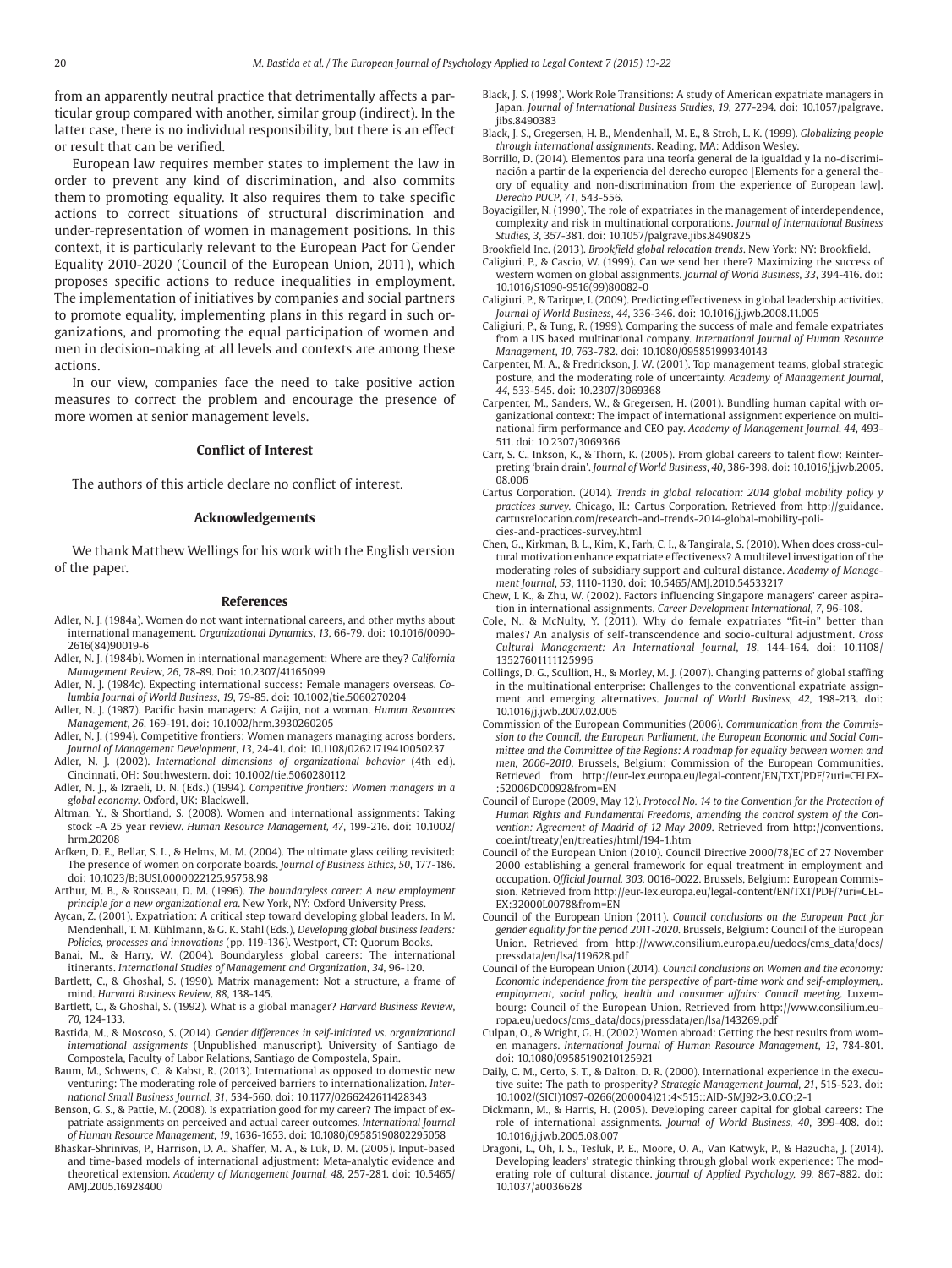- Dragoni, L., Tesluk, P. E., Russell, J. E. A., & Oh, I. S. (2009). Understanding managerial development: Integrating developmental assignments, learning orientation, and access to developmental opportunities in predicting managerial competencies. *Academy of Management Journal*, *52*, 731-743. doi: 10.5465/AMJ.2009.43669936
- European Commission (2006). *Report to the European Parliament and the Council on the application of Directive 2006/54/EC of the European Parliament and of the Council of 5 July 2006 on the implementation of the principle of equal opportunities and equal treatment of men and women in matters of employment and occupation*. Retrieved from http://ec.europa.eu/justice/gender-equality/gender-pay-gap/files/131209\_directive\_en.pdf
- European Commission (2010a). *Communication to the European Parliament, the Council, the European Economic and Social Committee and the Committee of the Regions, Strategy for equality between women and men 2010-2015*. Brussels, Belgium: European Commission. Retrieved from http://eur-lex.europa.eu/legal-content/EN/TXT/HTM-L/?uri=CELEX:52010DC0491&from=EN
- European Commission (2010b). *Communication from the Commission, Europe 2020. A strategy for smart, sustainable and inclusive growth*. Brussels, Belgium: European Commission. Retrieved from http://eur-lex.europa.eu/LexUriServ/LexUriServ. do?uri=COM:2010:2020:FIN:EN:PDF
- European Union (1992). *Treaty of Maastricht*. Luxembourg: Office for Official Publications of the European Countries. Retrieved from http://europa.eu/eu-law/decisionmaking/treaties/pdf/treaty\_on\_european\_union/treaty\_on\_european\_union\_ en.pdf
- European Union (1997). *Treaty of Amsterdam Amending the Treaty on European Union, the Treaties Establishing the European Communities and Certain Related Acts. Luxembourg: Office of Official Publications of the European Countries*. Luxembourg: Office for Official Publications of the European Communities. Retrieved from http://europa.eu/eu-law/decision-making/treaties/pdf/treaty\_of\_amsterdam/treaty\_of\_amsterdam\_en.pdf
- European Union (2000). Charter of fundamental rights on the European Union. *Official Journal of the European Communities,* 364/1. Retrieved from http://www.europarl. europa.eu/charter/pdf/text\_en.pdf
- European Union (2004). Council Directive 2004/113/EC of 13 December 2004 implementing the principle of equal treatment between men and women in the access to and supply of goods and services. *Official Journal of the European Union,* 337/37. http://eur-lex.europa.eu/LexUriServ/LexUriServ.do?uri=OJ:L: 2004:373:0037:0043:en:PDF
- European Union (2007). Treaty of Lisbon amending the Treaty on European Union and the Treaty establishing the European Community, signed at Lisbon, 13 December 2007. *Official Journal of the European Union, 50*. Retrieved from http://eur-lex.europa.eu/legal-content/EN/TXT/PDF/?uri=OJ:C:2007:306:FULL&from=EN
- European Union (2010a). Directive 2010/41/EU of the European Parliament and the Council of 7 July on the application of the principle of equal treatment between men and women engaged in an activity in a self-employed capacity and repealing. Council Directive 86/613/EEC*. Official Journal of the European Union,* 180/1. Retrieved from http://eur-lex.europa.eu/legal-content/EN/TXT/HTML/?uri=CELEX- :32010L0041&from=EN
- European Union (2010b). *Consolidated versions of the treaty on European Union and the treaty on the functioning of the European Union*. Luxembourg: Publications Office of the European Union. Retrieved from http://europa.eu/eu-law/decision-making/ treaties/pdf/consolidated\_versions\_of\_the\_treaty\_on\_european\_union\_2012/consolidated\_versions\_of\_the\_treaty\_on\_european\_union\_2012\_en.pdf
- European Union (2012a). Commission Decision of 23 July 2012 amending Decisions 2002/731/EC, 2002/732/EC, 2002/733/EC, 2002/735/EC and 2006/66/EC and repealing Decision 2002/730/EC concerning technical specifications for interoperability. *Official Journal of the European Union, 14.08.2012*, 217/1. Retrieved from http:// www.iaja.government.bg/IAJI/engwwwFWRAEA.nsf/f8c6e36331ccea9d0025728b-005cd1fd/3b639e3670a8e525c22574b40028f10e/\$FILE/Reshenie%20462\_2012%20 En.pdf
- European Union (2012b). Consolidated version of the Treaty on the Functioning of the European Union. *Official Journal of the European Union,* 326/49. Retrieved from http://eur-lex.europa.eu/legal-content/EN/TXT/HTML/?uri=CELEX:12012E/TXT& from=en
- Fink, G., Meierewert, S., & Rohr, U. (2005). The use of repatriate knowledge in organizations. *Human Resource Planning*, *28*, 30-36.
- Fischlmayr, I. C. (2002). Female self-perception as barrier to international careers? *International Journal of Human Resource Management*, *13*, 773-783. doi: 10.1080/09585190210125912
- Fitzgerald, C., & Howe-Walsh, L. (2009). Self-initiated expatriates: An interpretative phenomenological analysis of professional female expatriates. *International Journal of Business and Management*, *3*, 156-175. doi: 10.5539/ijbm.v3n10p156
- Forster, N. (1999). Another glass ceiling? The experiences of women professionals and managers on international assignments. *Gender, Work and Organization, 6*, 79-90. doi: 10.1111/1468-0432.00072
- Ghorbani, M., & Tung, R. L. (2007). Behind the veil: an exploratory study of the myths and realities of women in the Iranian workforce. *Human Resource Management Journal*, *17*, 376-392. doi: 10.1111/j.1748-8583.2007.00051.x
- Grant Thornton. (2014). *Women in business 2014*. Retreived from http://www.grantthornton.es/publicaciones/estudios/Grant-Thornton-estudio-Mujeres-directivas-2014.pdf
- Guthrie, J. P., Ash, R. A., & Stevens, C. D. (2003). Are women better than men? Personality differences and expatriate selection. *Journal of Managerial Psychology, 18*, 229- 243. doi: 10.1108/02683940310465243
- Hambrick D. C., & Mason, P. A. (1984). Upper echelons: The organization as a reflection of its top managers. *Academy of Management Review, 9*, 193-206. doi: 10.5465/ AMR.1984.4277628
- Harris, K., Kacmar, K., & Carlson, D. 2006. An examination of temporal variables and relationship quality on promotability ratings. *Group & Organization Management*, *31*, 677-699. doi: 10.1177/1059601106286889
- Harrison, D. A., Shaffer, M. A., & Bhaskar-Shnrinivas, P. (2004). Going places: roads more and less traveled in research on expatriate experiences. In J. J. Martocchio (Ed.), *Research in personnel and human resources management,* (Vol. 23, pp. 203- 252). Stamford, CT: JAI Press.
- Harrison, E. C., & Michailova, S. (2012). Working in the Middle East: Western female expatriates' experiences in the United Arab Emirates. *The International Journal of Human Resource Management*, *23*, 625-644. doi: 10.1080/09585192. 2011. 610970
- Harvey, M., McIntyre, N., Thompson, Heames, J., & Moeller, M. (2009). Mentoring global female managers in the global marketplace: Traditional, reverse, and reciprocal mentoring. *International Journal of Human Resource Management*, *20*, 1344-1361. doi: 10.1080/09585190902909863
- Harvey, M., & Moeller, M. (2009). Expatriate managers: A historical review. *International Journal of Management Reviews*, *11*, 275-296.
- Harvey, M., Novicevic, M. M., & Speier, C. (2000). Strategic global human resource management: The role of inpatriate managers. *Human Resource Management Review, 10*, 153-175. doi: 10.1016/S1053-4822(99)00044-3
- Harzing, A. W. (2001). Who's in charge? An empirical study of executive staffing practices in foreign subsidiaries. *Human Resource Management*, *40*, 139-142. doi: 10.1002/hrm.1004
- Hill, C. J., & Tillery, K. R. (1992). What do male/female perceptions of an international business career suggest about recruitment policies? *Advanced Management Journal, 57*, 10-14.
- Hutchings, K., Michailova, S., & Harrison, E. C. (2013). Neither ghettoed nor cosmopolitan. *Management International Review*, *53*, 291-318. doi: 10.1007/s11575-012-0144- 1
- Hutzschenreuter, T., & Horstkotte, J. (2013). Performance effects of international expansion processes: The moderating role of top management team experiences. *International Business Review*, *22*, 259-277. doi: 10.1016/j.ibusrev.2012.04.006
- Insch, G. S., McIntyre, N., & Napier, N. K. (2008). The expatriate glass ceiling: The second layer of glass. *Journal of Business Ethics*, *83*, 19-28. doi: 10.1007/s10551-007- 9649-0
- Kraimer, M. L, Shaffer, M. A., & Bolino, M. C. (2009). The influence of expatriate and repatriate experiences on career advancement and repatriate retention. *Human Resource Management*, *48*, 27-47. doi: 10.1002/hrm.20265
- Ley Orgánica 3/2007, de 22 de marzo, para la Igualdad Efectiva de Mujeres y Hombres (2007). *BOE, 71*, 12611-12645. Retrieved from http://www.boe.es/boe/ dias/2007/03/23/pdfs/A12611-12645.pdf
- Linehan, M. (2002). Senior female international managers: Empirical evidence from Western Europe. *International Journal of Human Resource Management*, *13*, 802-814. doi: 10.1080/09585190210125930
- Linehan, M., & Scullion, H. (2001). European female expatriate careers: Critical success factors. *Journal of European Industrial Training*, *25*, 392-418. doi: 10.1108/ 03090590110407191
- Linehan, M., & Scullion, H. (2004). Towards an understanding of the female expatriate experience in Europe. *Human Resource Management Review*, *14*, 433-448. doi: 10.1016/j.hrmr.2004.10.004
- Linehan, M., Scullion, H., & Walsh, J. S. (2001). Barriers to women's participation in international management. *European Business Review, 13*, 10-18.
- Linehan, M., & Walsh, J. S. (1999). Mentoring relationships and the female managerial career. *Career Development International*, *4*, 348-352. doi: 10.1108/13620439910295718
- Linehan, M., & Walsh, J. S. (2000). Work-family conflict and the senior female international manager. *British Journal of Management. 11*, 549-558. doi: 10.1111/1467- 8551.11 s1.5
- Maruca, R. F. (1994). The right way to go global: An interview with Whirlpool CEO David Whitwam. *Harvard Business Review*, *72*, 135-146.
- Mathur-Helm, B. (2002). Expatriate women managers: At the crossroads of success, challenges and career goals. *Women in Management Review*, *17*, 18-28. doi: 10.1108/09649420210416813
- Maume, D. (2004). Is the glass ceiling a unique form of inequality? Evidence from a random-effects model of managerial attainment. *Work and Occupations*, *31*, 250- 274. doi: 10.1177/0730888404263908
- Mendenhall, M., & Oddou, G. (1985). The dimensions of expatriate acculturation: A review. *Academy of Management Review*, *10*, 39-47. doi: 10.2307/258210
- Napier, N. K., & Taylor, S. (2002). Experiences of women professionals abroad: Comparisons across Japan, China and Turkey. *International Journal of Human Resource Management*, *13*, 837-851. doi: 10.1080/09585190210125949
- Oddou, G., Gregersen, H. Black, J., & Derr, C. (2001). Building global leaders: Strategy similarities and differences among European, US and Japanese multinationals. In M. E. Mendenhall, T. M. Kühlmann, & G. K. Stahl (Eds.), *Developing global business leaders: policies, processes and innovations* (pp. 99-116). Westport, CT: Quorum Books.
- Paik, Y., & Vance, C. M. (2002). Evidence of back-home selection bias against US female expatriates. *Women in Management Review*, *17*, 68-79. doi: 10.1108/09649420210421772
- Parker, P., & Inkson, K. (1999). New forms of career: The challenge to human resource management. *Asia Pacific Journal of Human Resources*, *37*, 76-85. doi: 10.1177/ 103841119903700107
- Reuber, A. R., & Fischer, E. (1997).The influence of the management team's international experience on the internationalization behaviors of SMEs. *Journal of International Business Studies*, *28*, 807-825. doi: 10.1057/palgrave.jibs.8490120
- Reynolds, C., & Bennett, R. (1991). The career couple challenge. *Personnel Journal*, *70*, 46-48.
- Sambharya, R. B. (1996). Foreign experience of top management teams and international diversification strategies of US multinational corporations. *Strategic Manage-*